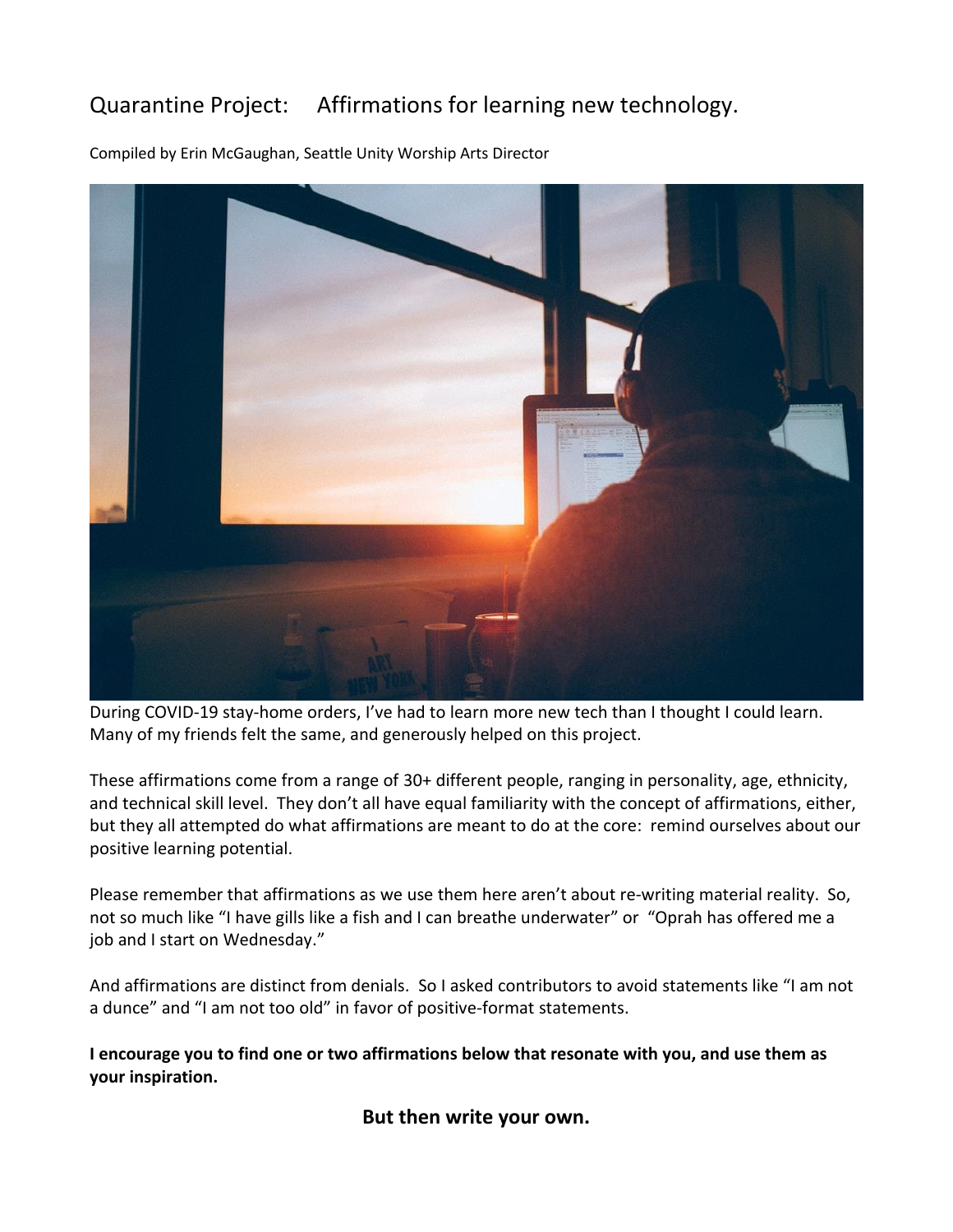Other people's affirmations are training wheels. The power comes in inventing your own. That's why this is a form of Worship Arts – you use your creativity.

It doesn't have to be totally and completely unique and original, but it does need to be home-cooked in your brain oven.

That's the old "give a person a fish" thing, right?



## **Tech-learning affirmations**

Now is the perfect time to make big tech mistakes., There are tons of people who understand these feelings. There are tons of people eager to assist and teach me stuff. Erin

Just for today I am eleven years old and can learn new tech with ease, and also eat as many cookies as I want without feeling gross. Michael

Inch by inch, learning tech's a cinch! Shawn

Step by step I learn new tech... Suzanne

My mistakes are perfect. Mary

I am growing my tech skills in a variety of ways Kenton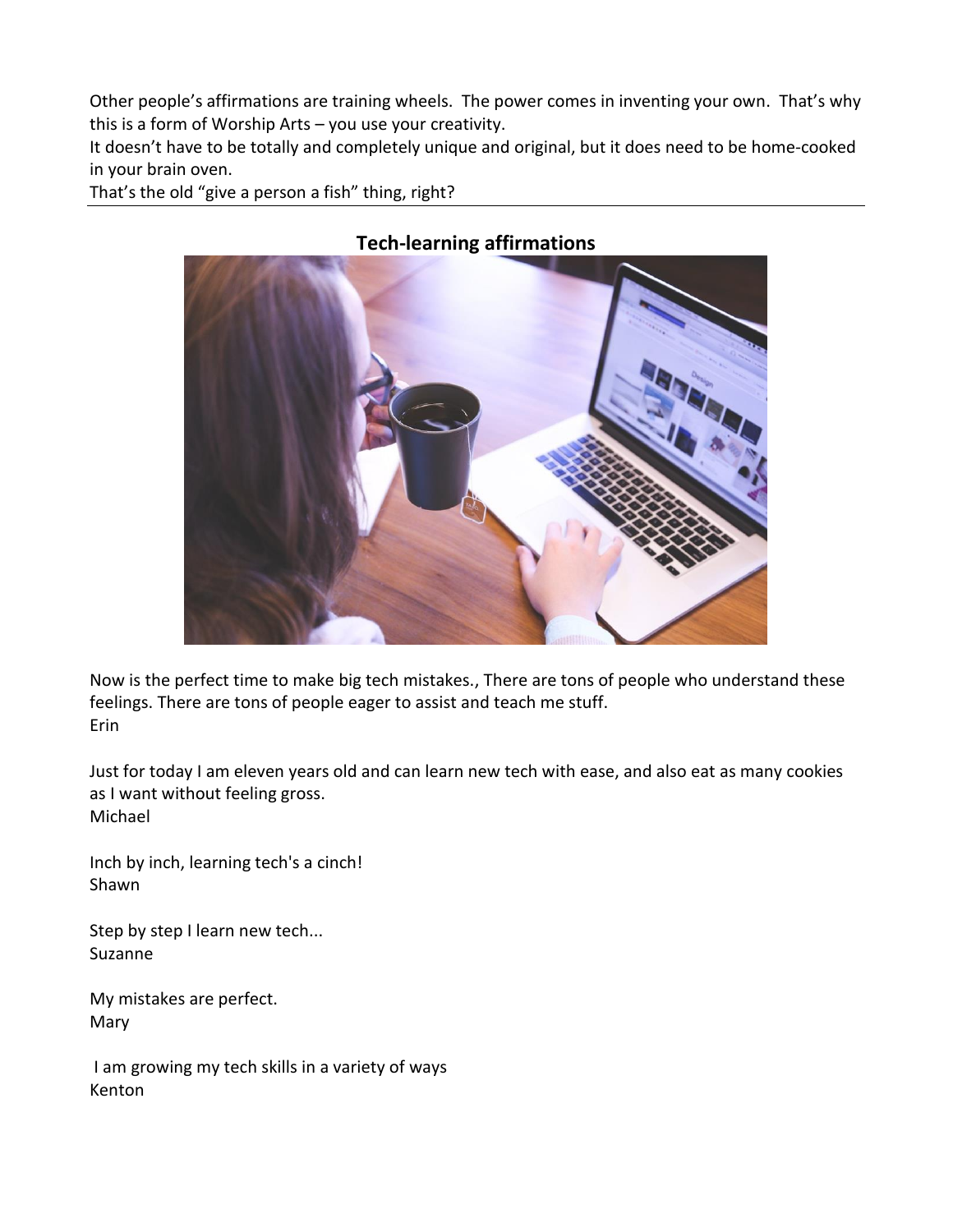I embrace communicating in new ways and I learn easily. Becky

Not knowing is the BEST place to start learning from. Stephanie

I am open and capable of learning and knowing. Colleen

This shit is a mystery, and I LOVE mysteries! Devi

I've learned so many things already, I'm excited to learn this too! Shelley



The divine within me has created all brain cells necessary (with some left over) to fully comprehend, enjoy and eventually master new technological skills. Christina

The escape key on the computer is the same as a clutch in a car. Heidi

Learning new things keeps my brain youth-ing! Shawn

Technology and I are friends. Debbie

I am eager, ready and able to learn new things. Judy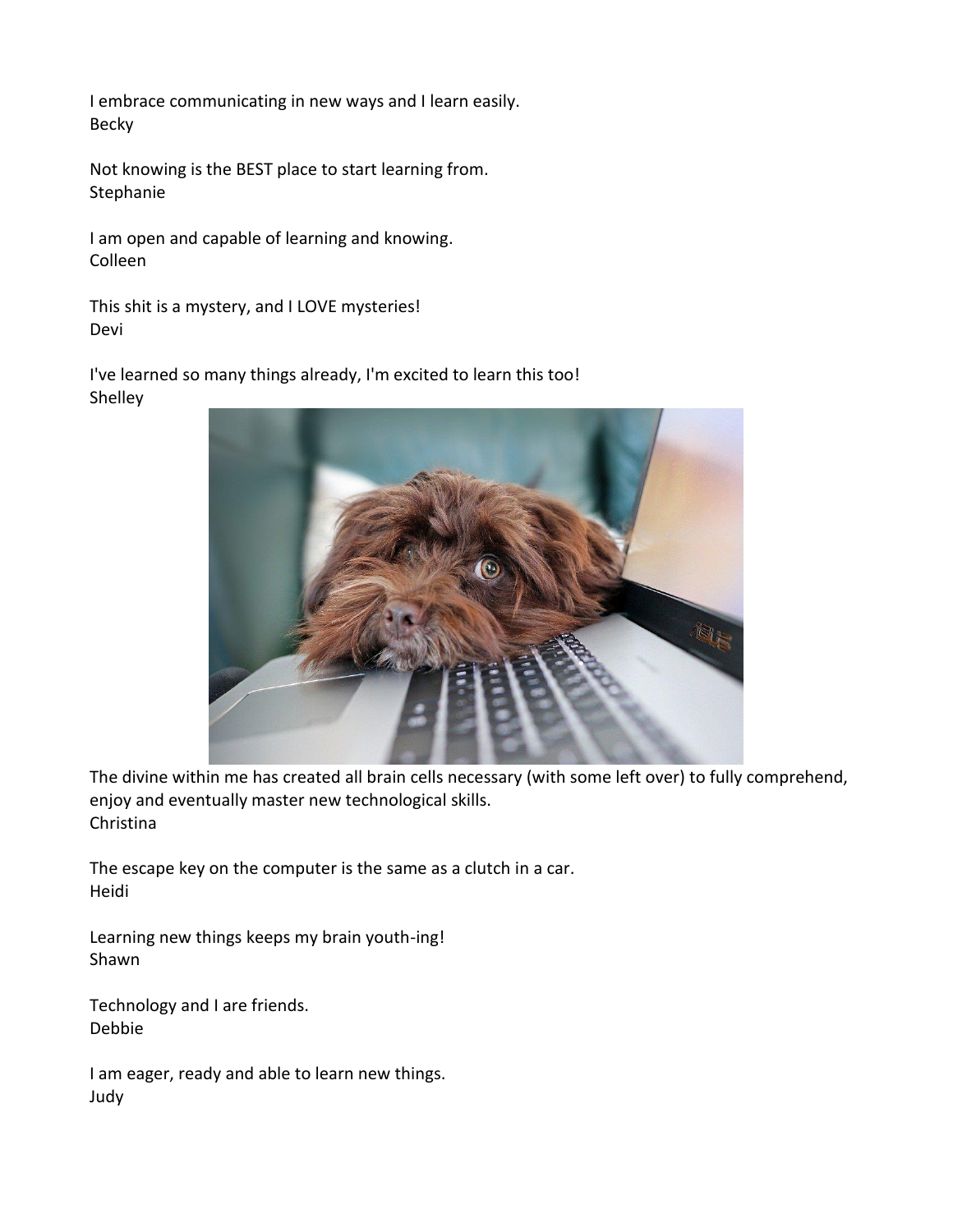I have so much extra time now, I plan to use it wisely and learn new tech, easily and effortlessly. AND I get to take as much time as I need.

Laura<sup>(</sup>



I am becoming someone who wants to learn tech. I am learning to become someone who (wants to) learns tech. I am open to being a person who learns tech. Chelle

One byte at a time. Marti<sup>o</sup>

New technologies mean new beginnings that can bring together people who would not otherwise be engaged. Challenges are blessings and teach us patience and swearing along the way is okay and some might say a requirement. Madeline

I am learning more I thought I could! Nola

Wouldn't it be nice to enjoy learning Tech? Wouldn't it be fun learning Tech? Wouldn't it be cool to master all the technology I want? Wouldn't it be cool to be energized by learning new Tech? Well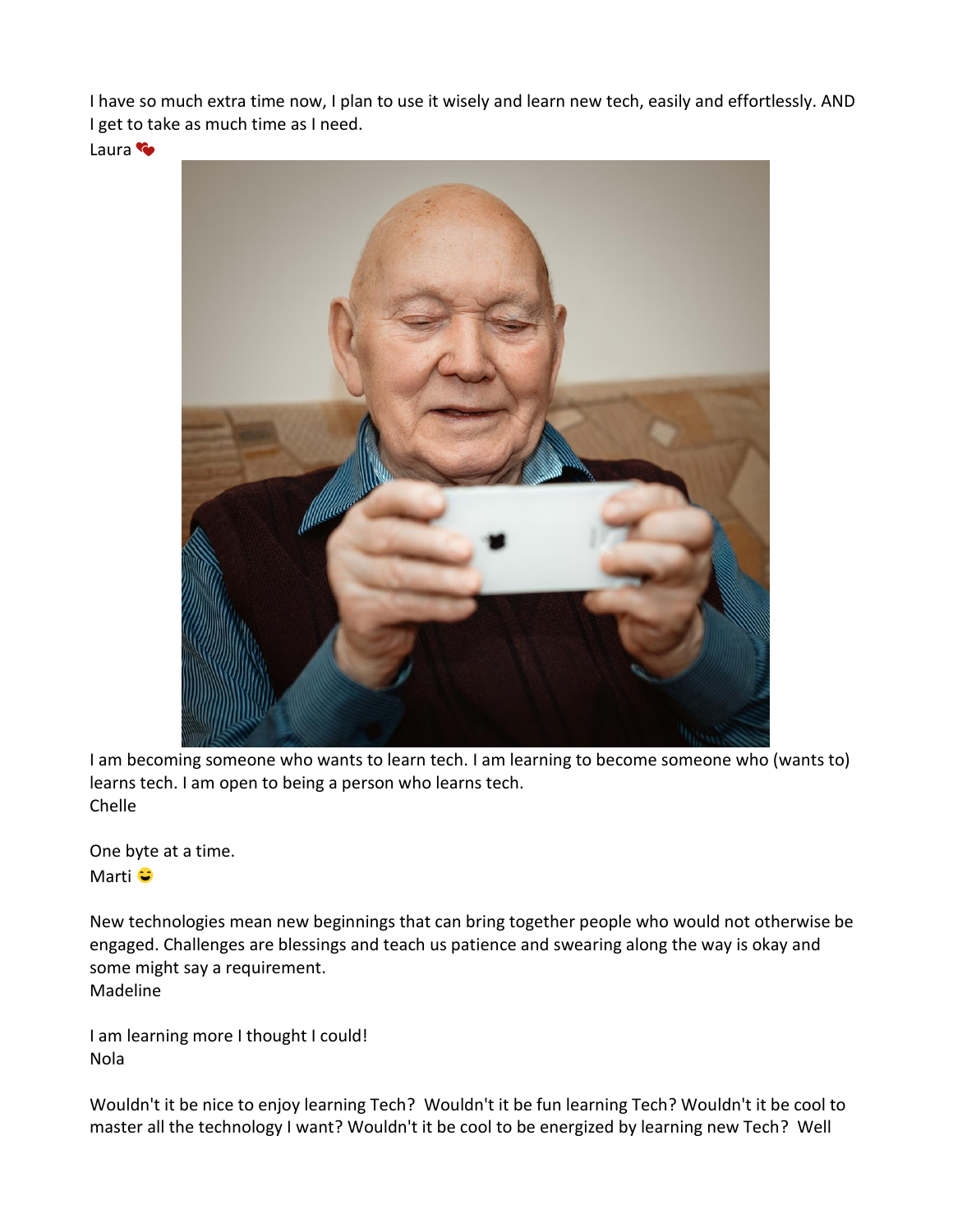yeah, since you put it that way. Julie

My brain has unlimited space to fully understand and remember all things that I ask of it. Judy

I choose to know I learn quickly. Mertiss

Learning new technology comes easily and patiently. Carol

Learning new things takes time and I'm good at timing. **Cindy** 



As a spiritual being I know that as I grow I embrace change. I embrace this new part of me as I develop my technology skills. David

When I PLAY with technology, I create a growth mindset within myself and as I share THAT mindset forward, I help evolve humanity. Leah

I am smart, I learn new things quickly and retain them easily. Lori

I've got lots of connections to help me learn this. Sarah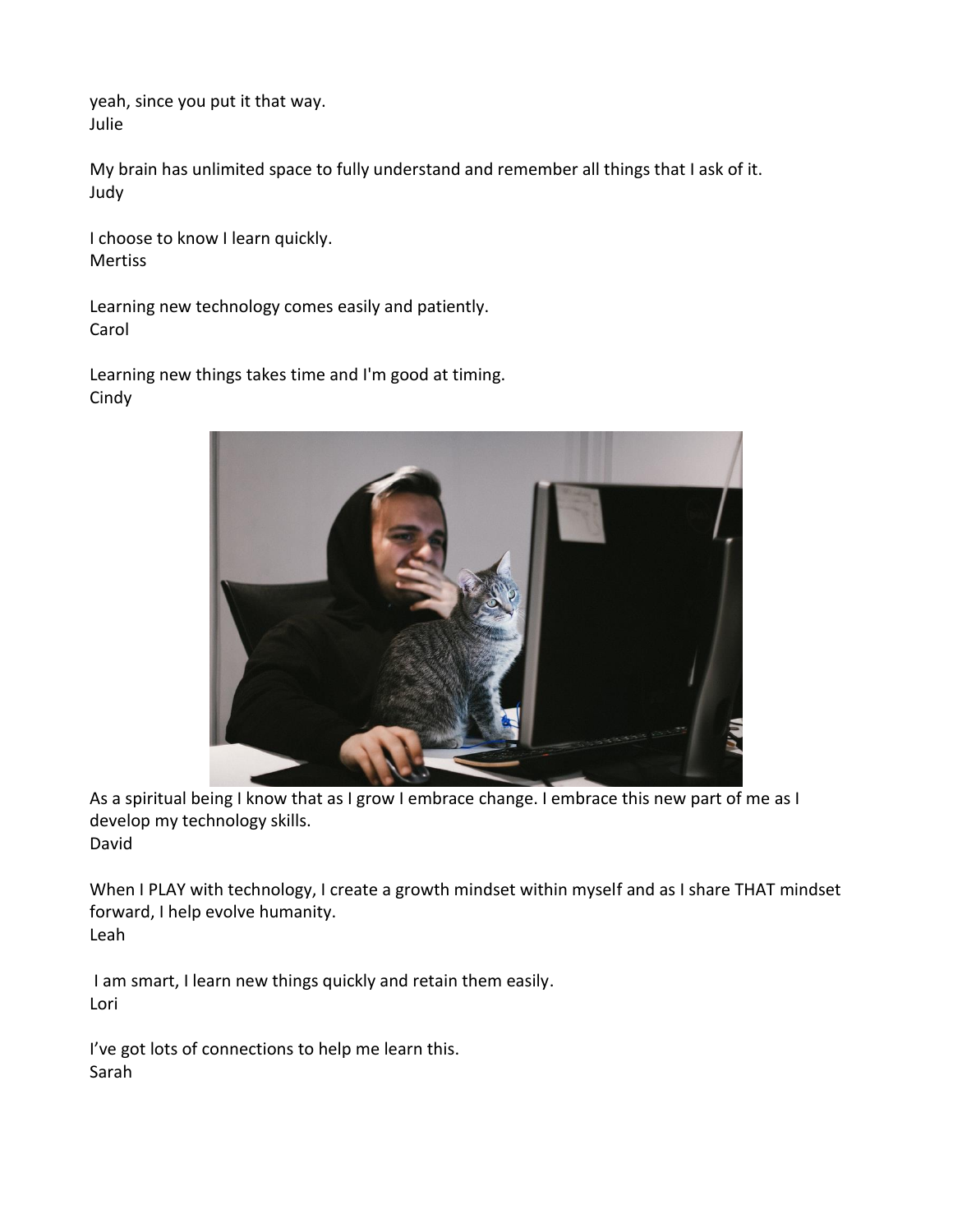Everything I need to learn is seeking me and comes to me in ways I can learn, retain and move forward with easily. Sherry

The infinite mind of god fill my consciousness with all I require to move forward in this endeavor! Anne

I am excited to show my kids that I am a cool tech head! Judy



It's a new day - time to make lots of mistakes. That's how I learn. Steven